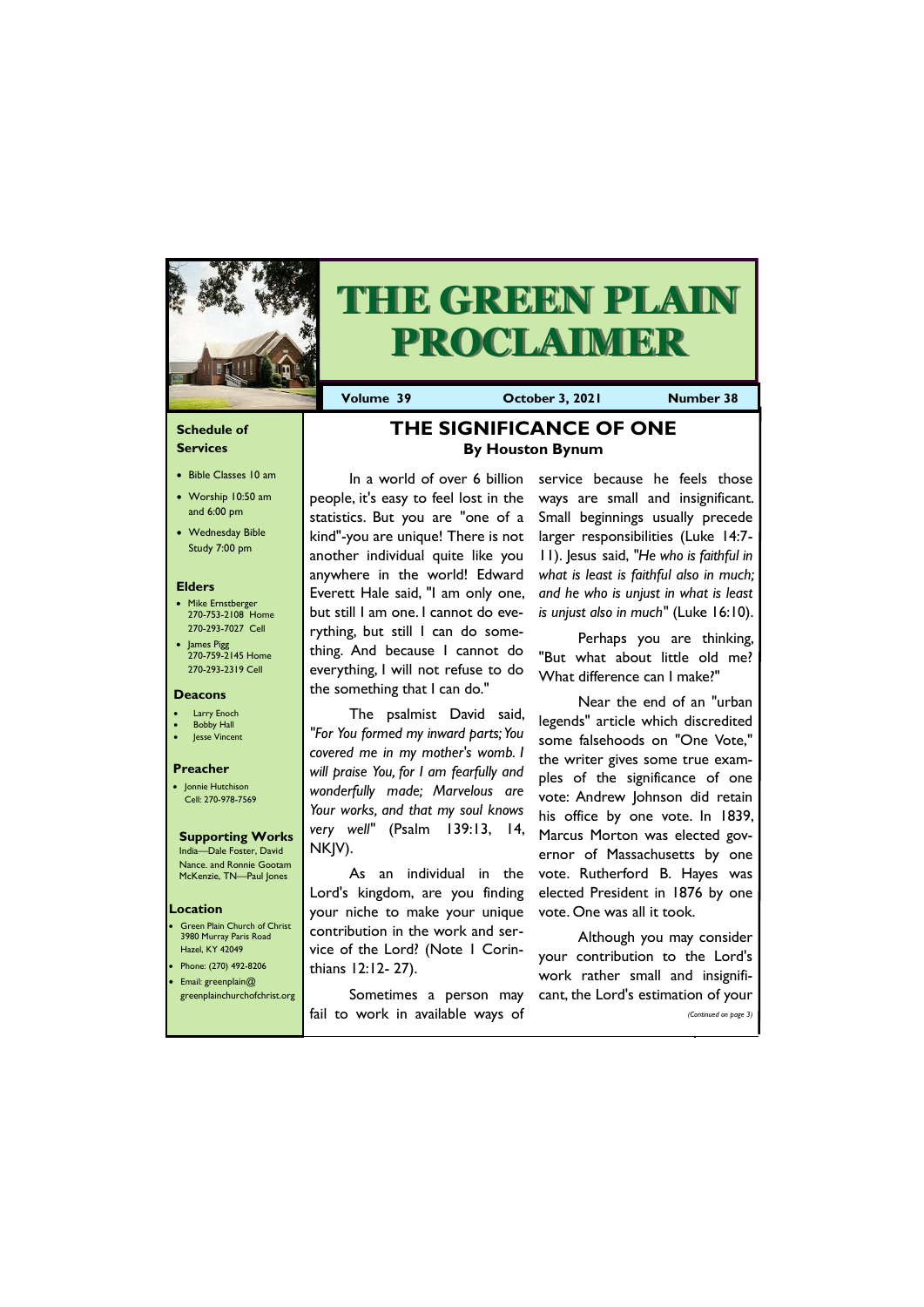## NEWS AND NOTES

*REMEMBER IN PRAYER: Green Plain members*: Peggy Jarvis, Joanne Barnes, Maxine Pool, Hayes and Marjorie Grady, Jim Fielder, Griselda Adams, Larry Enoch, Mary and Jim Lowrie and Mary and Jesse Vincent. Faye Travis had surgery this past week and remains in the hospital in Mayfield.

*Family and Friends:* Teresa Tacker, Bryan White, Kenneth Mizell, Dale Pentecost, Brett Wyatt, Charlotte Parker, Roger Rhoades,, Joel White, Mary Lou Joseph and Jennie Pool. Please let us know of those who have improved or any one who needs to be added to this list.

- **OUR SUYMPATHY** is extended to Vickie and Chad Canter and all the family of Betty Pond who passed from this life this past week.
- **COVID INFO:** Our Covid safety measures remain in effect for our worship services and Bible classes. It is recommended that we wear our masks, social distance and refrain from hand shakes and hugs. Let us consider one another's safety and act accordingly.
- **PANTRY ITEMS October 2021: 3—Paper Towels; 10—Baked Beans; 17—Pickles; 24—Jelly; 31—Peanut Butter.** Please bring any additional items you wish for the "blessing box" which is located next to the breezeway on the north side of the building.
- **October 2021 Anniversaries:** 21-Vickie &Chad Canter . **Birthdays:** 8-Jim Fielder; 18— Perry Jarvis; 29-Bobby Hall. Please let us know if we have left anyone out.
- *ENROLL IN A FREE BIBLE CORRECSPONDENCE COURSE. Send your name and complete mailing address and phone number to the address on the first page of this bulletin.*
- **Psalms 56:3** "Whenever I am afraid, I will trust in You."
- **Psalms 18:32** "It is God who arms me with strength, and makes my way perfect."

# **Page 2**

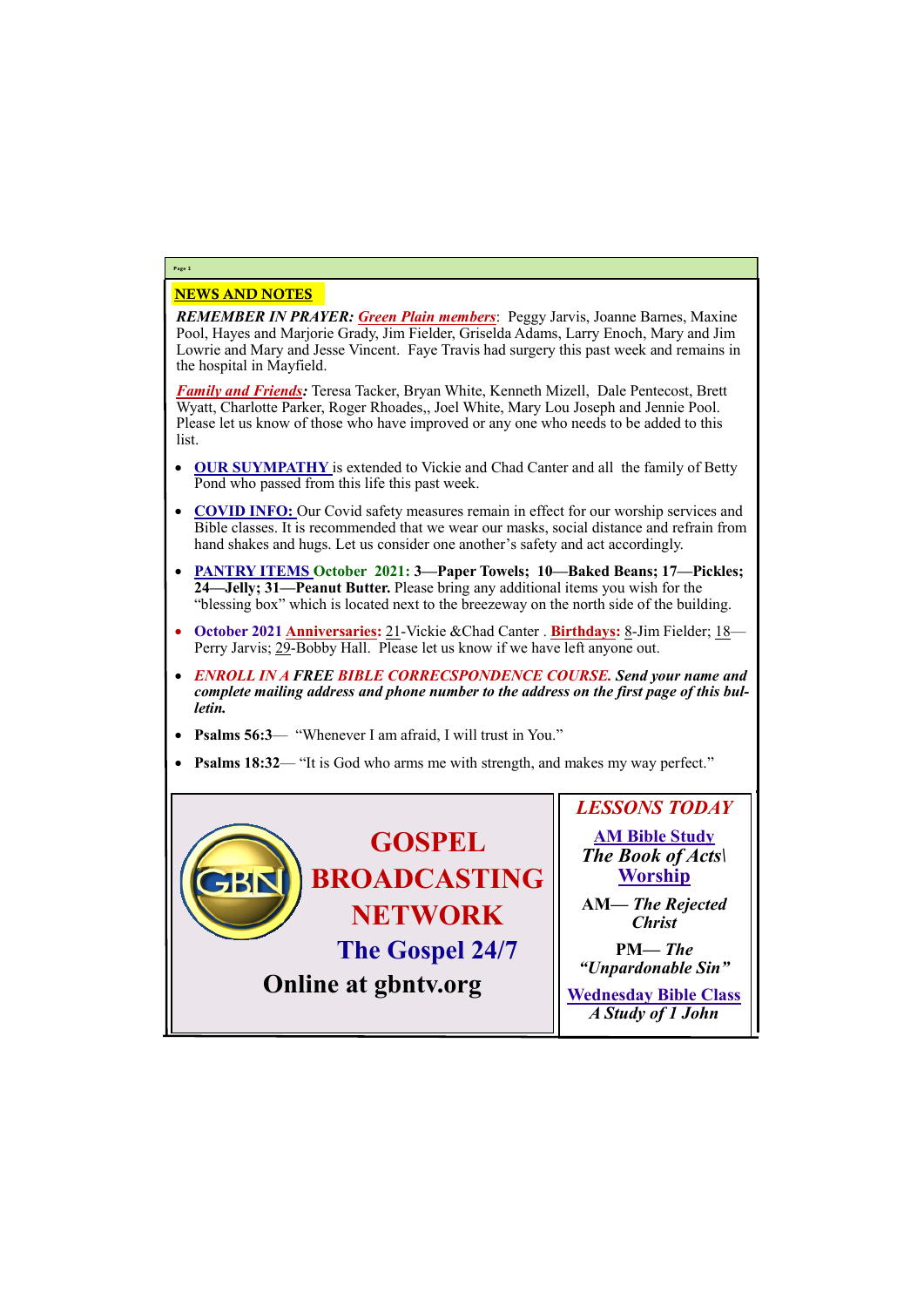**Page 3**

service may be quite different. Jesus said the poor widow who gave 2 small copper coins into the treasury gave more than all the other contributors (Mark 12:41 -42). The Lord said even a disciple's gift of a cup of cold water is significant to Him (Matthew 10:42).

Each one in the body of Christ has opportunities to work and serve, to edify and

encourage, to pray and study, to help and give, to visit and invite, to reach and teach, to assist and supply, to console and sympathize.

*"Therefore, my beloved brethren, be steadfast, immovable, always abounding in the work of the Lord, knowing that your labor is not in vain in the Lord"* (1 Corinthians 15:58).

—LaVergn church of Christ, TN

### *(Continued from page 1)*

### **"I JUST DELIVER THEM"** *By Tracy Dugger*

Along our street, I recently met our mailman at the box. I jokingly told him not to bring me any bills. He, in a very witty manner, quickly responded, "I don't make them, I just deliver them."

The simple point he transmitted to me was clear. This is the same point that some need to understand about teachers and preachers of the Word. When a godly proclaimer of the truth broadcasts God's Word without compromise, he is not its source (2 Pet. 1:20-21), just the messenger. When he



preaches against the sins of the day (social drinking, denominationalism, and false religion, dancing, immodest apparel, etc.), he may upset some people. This is not his intention. However, we must realize that he does have a duty to speak the whole truth in love.

*(1)* Acts 20:26-27— "*Wherefore I take you to record this day, that I am pure from*  *the blood of all men. For I have not shunned to declare unto you all the counsel of God.* 

*(2)*(2) Ephesians 4:15—― "*But speaking* 

*the truth in love, may grow up into him in all things, which is the head, even Christ."*

The sincere preacher of the gospel has a love for souls who need the saving message of the gospel (1 Tim. 4:16; Jn. 8:32). It is as useless to become upset with him as it would be to become upset with the mail-

man for bringing a bill or a letter containing unhappy news. Whenever you hear God's Word and it steps on your toes or you are offended, don't become upset at the messenger. Instead, remember the words of the mailman— "I just deliver them."

**"Preach the word! Be ready in season and out of season. Convince, rebuke, exhort, with all longsuffering and teaching."** 

**(2 Timothy 4:2)**